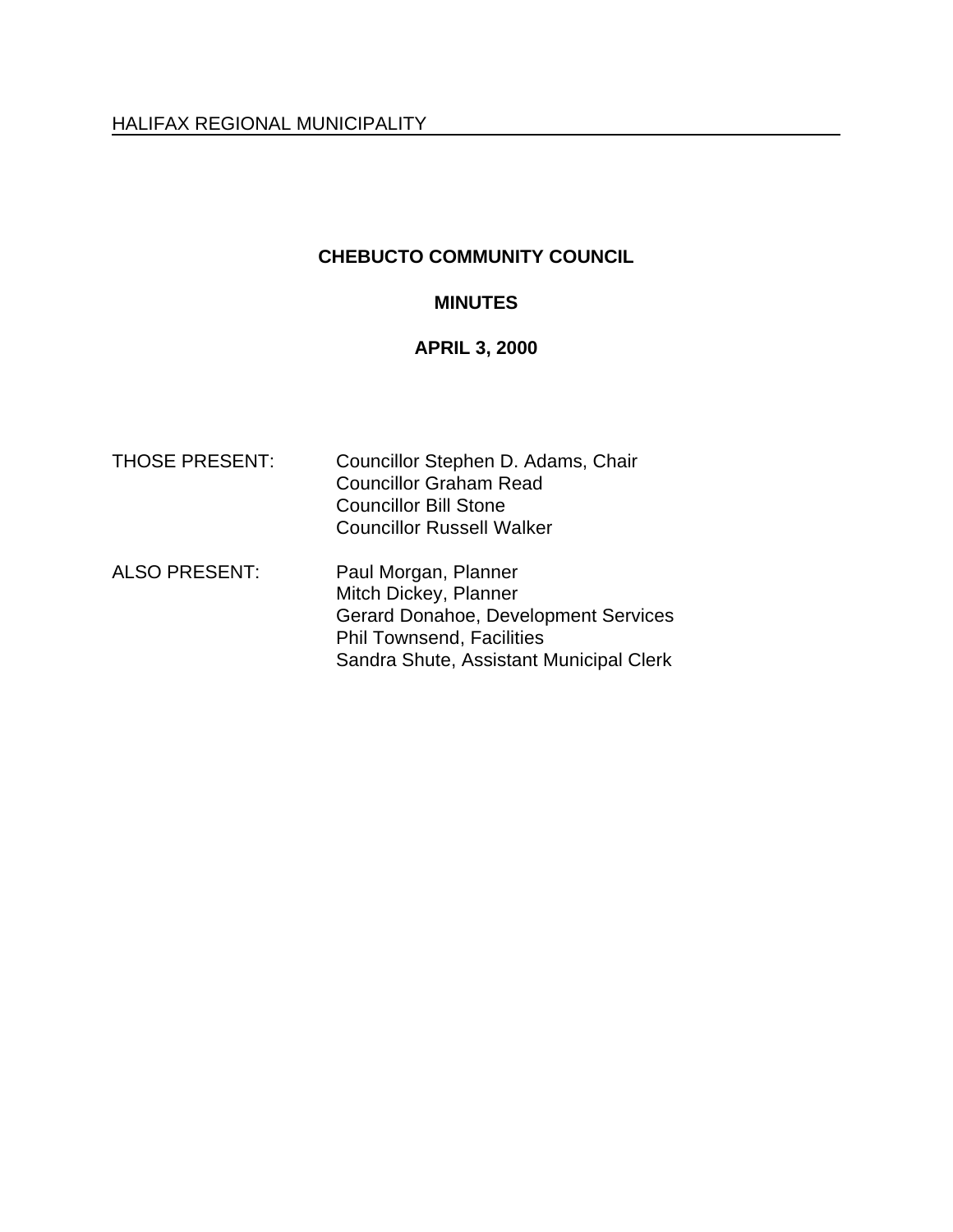# **TABLE OF CONTENTS**

| 1.             |                                                     |                                                                                                                                                                                                                            |  |
|----------------|-----------------------------------------------------|----------------------------------------------------------------------------------------------------------------------------------------------------------------------------------------------------------------------------|--|
| 2.             |                                                     |                                                                                                                                                                                                                            |  |
| 3.             |                                                     | Approval of the Order of Business and Approval of Additions and                                                                                                                                                            |  |
| 4.             | <b>Business Arising Out of the Minutes</b>          |                                                                                                                                                                                                                            |  |
|                | 4.1                                                 | <b>Status Sheet Items</b>                                                                                                                                                                                                  |  |
|                |                                                     | 4.1.1<br>4.1.2 Request for Two-Car Garage with Attic - District 17  4<br>4.1.3<br>4.1.5 MPS Dispensation re Provincial and Federal Governments  4<br>4.1.6 Wheelchair Access after Normal Hours - 2750 Dutch Village Road5 |  |
| 5.             |                                                     |                                                                                                                                                                                                                            |  |
| 6.             |                                                     |                                                                                                                                                                                                                            |  |
| 7.             |                                                     |                                                                                                                                                                                                                            |  |
| 8.             |                                                     |                                                                                                                                                                                                                            |  |
| 9.             | Correspondence, Petitions and Delegations - None  5 |                                                                                                                                                                                                                            |  |
| 10.<br>Reports |                                                     |                                                                                                                                                                                                                            |  |
|                | 10.1                                                | Case 00236 - Application for Amendment to a Stage II Development                                                                                                                                                           |  |
|                | 10.2                                                | Case 00216 - Application for a Stage II Development Agreement,                                                                                                                                                             |  |
|                | 10.3                                                | Fence Permit Application - 156 Old Sambro Road  6                                                                                                                                                                          |  |
| 11.            |                                                     |                                                                                                                                                                                                                            |  |
| 12.            |                                                     | <b>Added Items</b>                                                                                                                                                                                                         |  |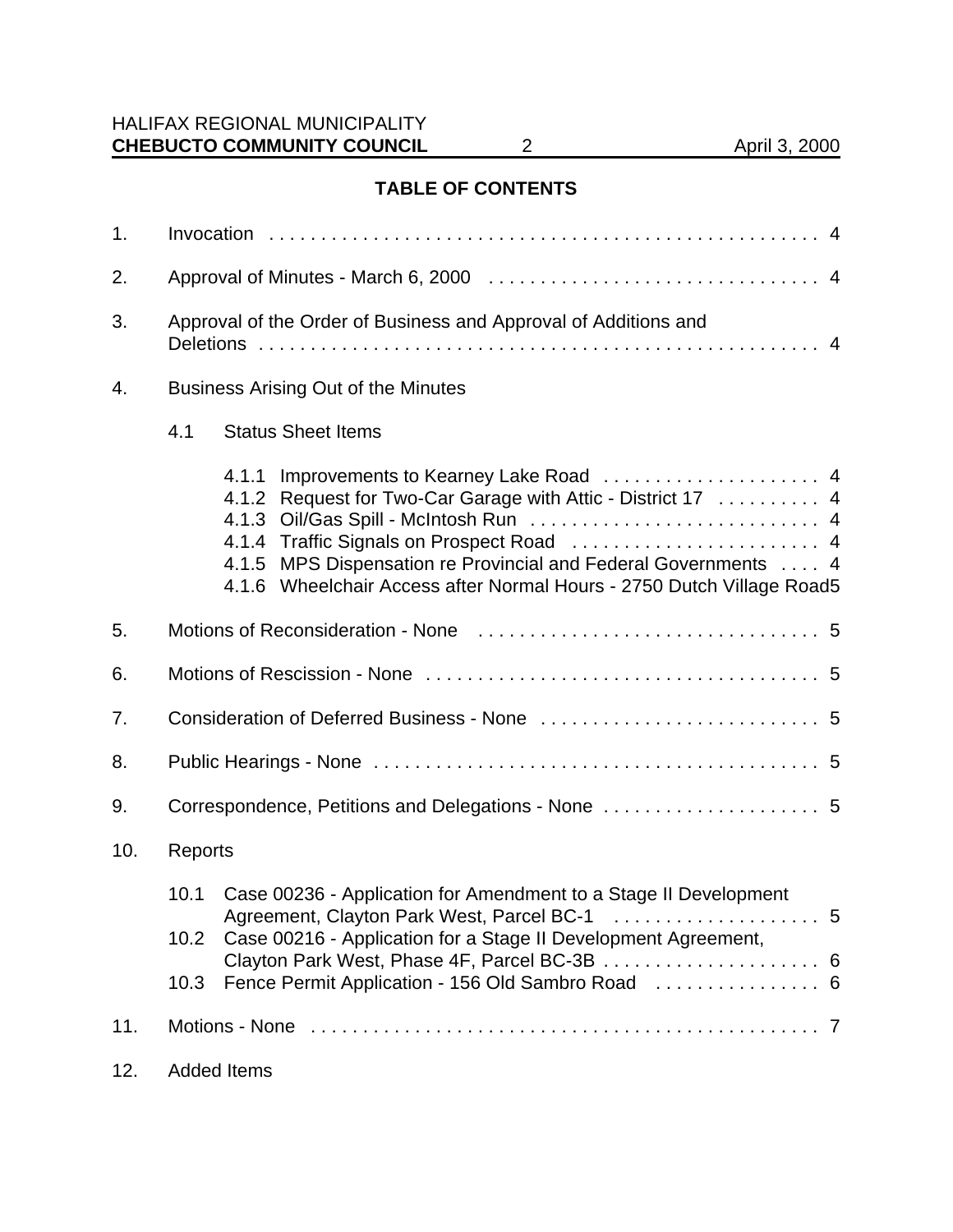|     |      | <b>HALIFAX REGIONAL MUNICIPALITY</b><br><b>CHEBUCTO COMMUNITY COUNCIL</b> | 3 | April 3, 2000 |
|-----|------|---------------------------------------------------------------------------|---|---------------|
|     | 12.1 | Case 00235 - Stage II Development Agreement Application,                  |   |               |
| 13. |      |                                                                           |   |               |
| 14. |      |                                                                           |   |               |
| 15. |      |                                                                           |   |               |
| 16. |      |                                                                           |   |               |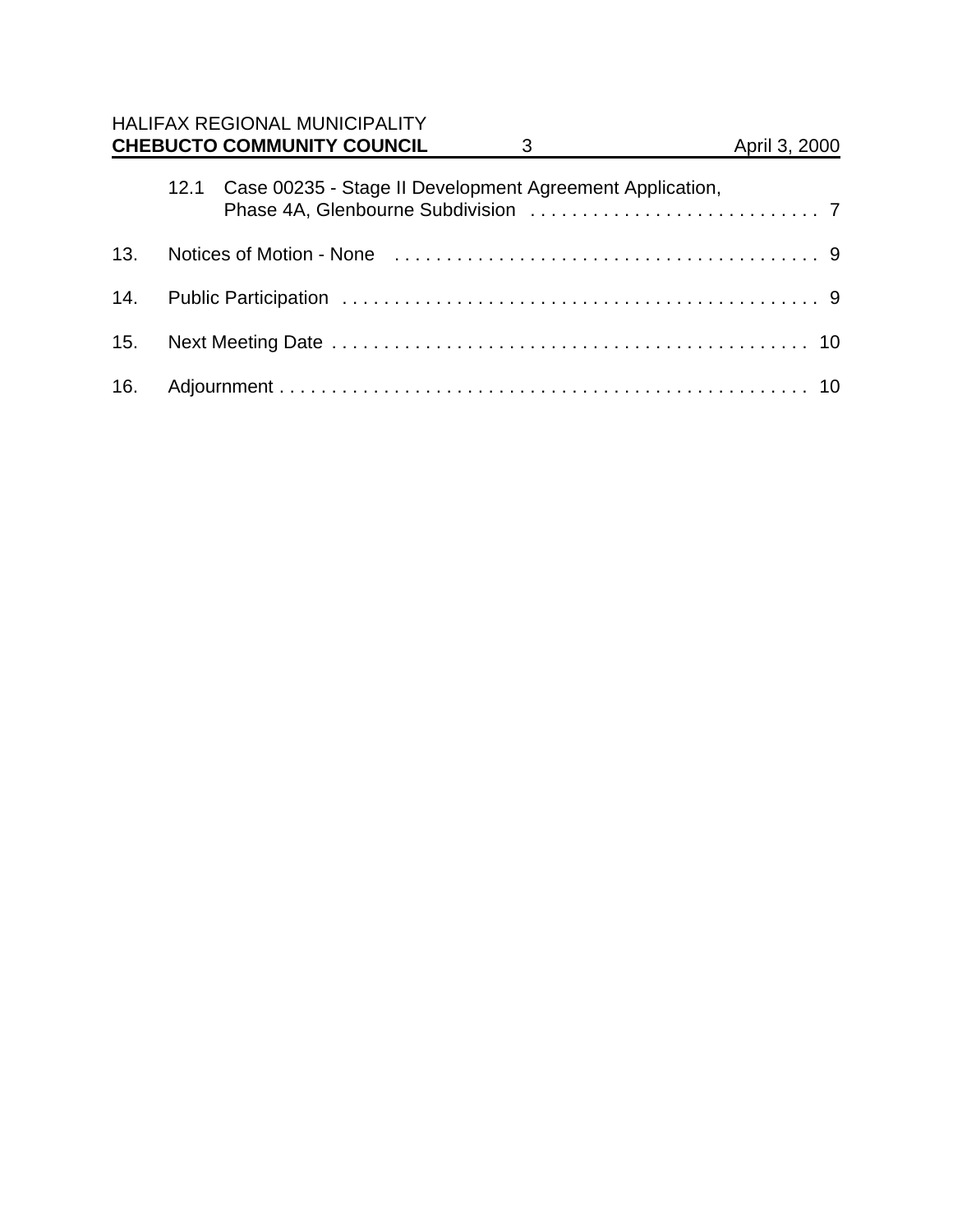### 1. **INVOCATION**

The meeting was called to order with an Invocation at 7:00 p.m. at 2750 Dutch Village Road, Halifax.

#### 2. **APPROVAL OF MINUTES - MARCH 6, 2000**

**MOVED by Councillors Walker and Stone to approve the Minutes of meeting held on March 6, 2000 as circulated. MOTION PUT AND PASSED.**

## 3. **APPROVAL OF THE ORDER OF BUSINESS AND APPROVAL OF ADDITIONS AND DELETIONS**

Added Item: Case 00235 - Stage II Development Agreement Application, Phase 4A, Glenbourne Subdivision

#### **MOVED by Councillors Read and Stone to approve the Order of Business as amended. MOTION PUT AND PASSED.**

## 4. **BUSINESS ARISING FROM THE MINUTES**

#### 4.1 **Status Sheet Items**

#### 4.1.1 Improvements to Kearney Lake Road

Waiting for cost sharing with the provincial government to proceed. To be left on the Status Sheet.

#### 4.1.2 Request for Two-Car Garage with Attic - District 17

Councillor Read advised that the applicant is out of town. To be deferred to next meeting.

#### 4.1.3 Oil/Gas Spill - McIntosh Run

An Information Report dated March 29, 2000 was before Community Council advising what had transpired with the oil spill and what has been done to rectify the situation.

#### 4.1.4 Traffic Signals on Prospect Road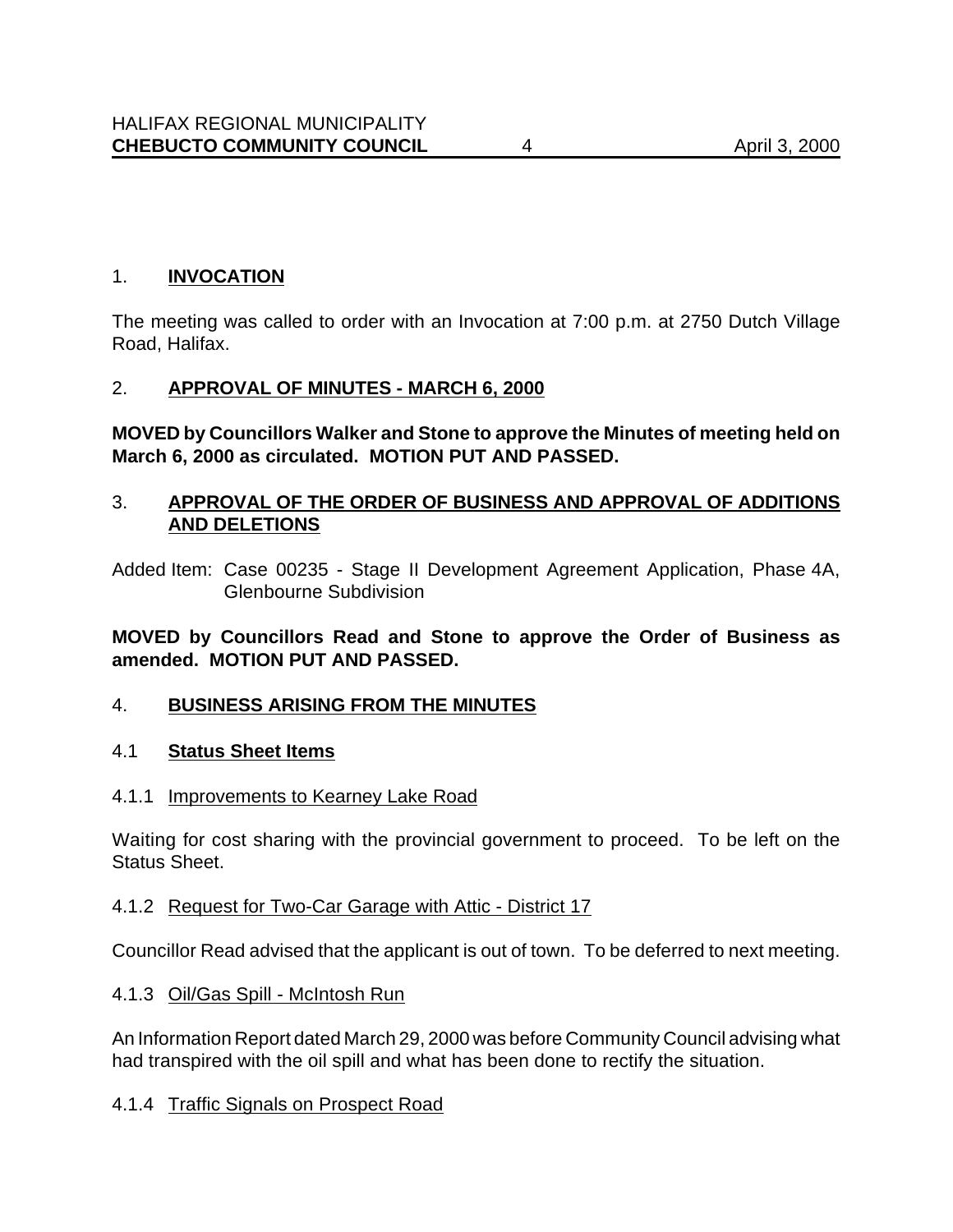An Information Report dated March 7, 2000 was before Community Council advising that traffic volumes on Evergreen Court are insufficient to warrant signalization.

## 4.1.5 MPS Dispensation re Provincial and Federal Governments

Awaiting a report from staff.

#### 4.1.6 Wheelchair Access After Normal Hours - 2750 Dutch Village Road

An Information Report dated March 2, 2000 was before Community Council. There was insufficient funds in the budget for any significant changes; however, staff would utilize a buzzer system.

Mr. Phil Townsend, Facilities advised that 90% of what was planned is completed. A new buzzer has been installed at the lower level inside the lobby which will ring in the Council Chambers - standard doorbell chime. There will be a sign placed indicating nighttime use. Arrangements will have to be made to have the outside exterior door open to allow wheelchair access and ensure that the building is secure after the meeting. The wheelchair access was considered a lift, not an elevator, meaning that it requires a second person to be present.

- 5. **MOTIONS OF RECONSIDERATION** None
- 6. **MOTIONS OF RESCISSION** None
- 7. **CONSIDERATION OF DEFERRED BUSINESS** None
- 8. **PUBLIC HEARINGS** None
- 9. **CORRESPONDENCE, PETITIONS AND DELEGATIONS** None
- 10. **REPORTS**

#### 10.1 **Case 00236 - Application for Amendment to a Stage II Development Agreement, Clayton Park West, Parcel BC-1**

A Staff Report dated March 20, 2000 was before Community Council. Paul Morgan, Planner provided an overview of the application and submitted an architectural rendering for illustrative purposes. Staff was recommending approval of the amending agreement attached to the Staff Report which changes the schedules to the initial agreement. All other terms of the agreement would remain the same.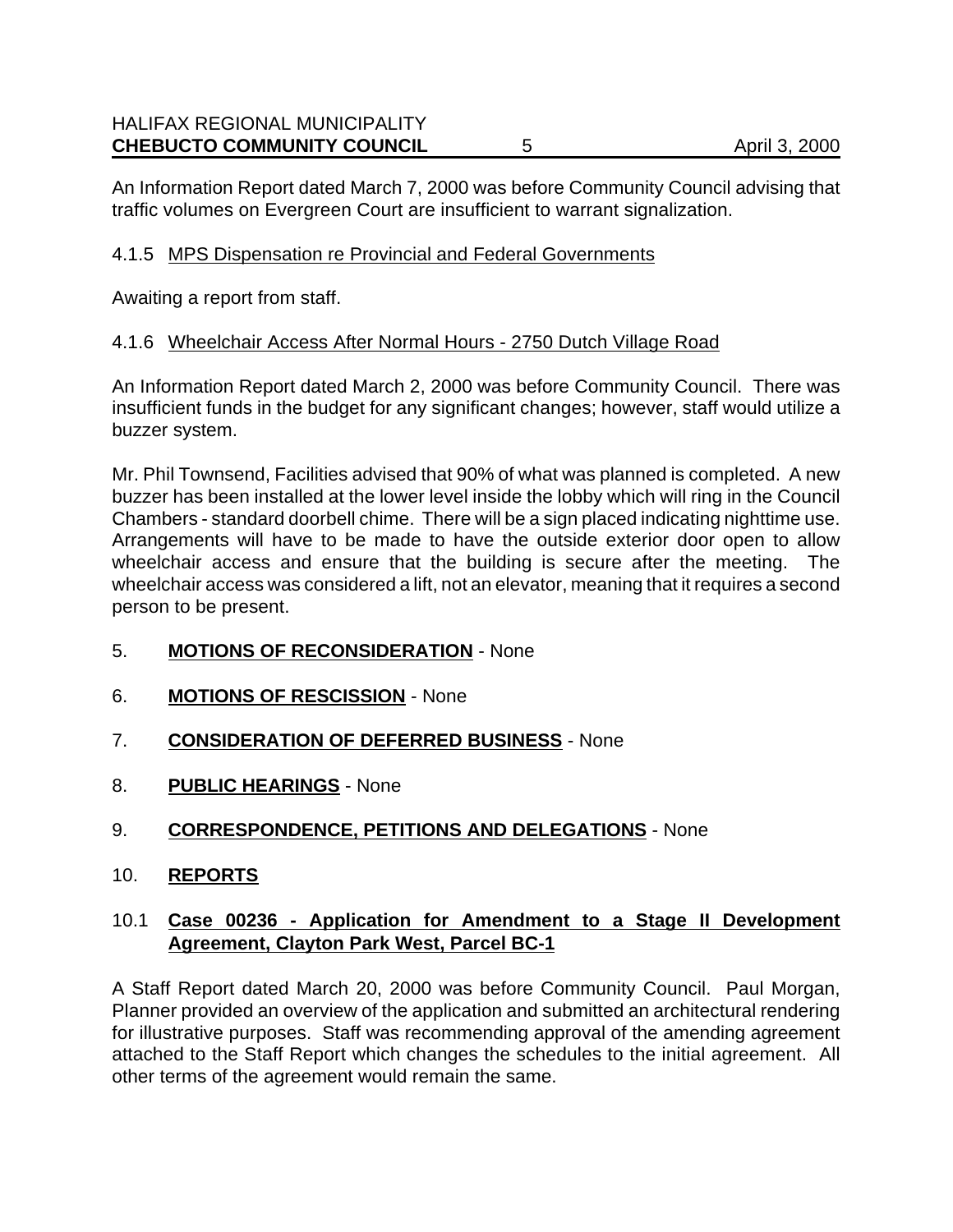**MOVED by Councillors Stone and Walker to approve the amending agreement presented as Attachment IV to the Staff Report dated March 20, 2000, in order to permit the construction of a revised office/commercial building design on Parcel BC-1, Clayton Park West.**

**Further, require the agreement to be signed within 120 days or any extension thereof granted by Council on request of the applicant from the date of final approval by Council and any other bodies as necessary whichever approval is later, including applicable appeal periods; otherwise, this approval will be void and obligations arising hereunder shall be at an end. MOTION PUT AND PASSED.**

## 10.2 **Case 00216 - Application for a Stage II Development Agreement, Clayton Park West, Phase 4F, Parcel BC-3B**

A Staff Report dated February 28, 2000 was before Community Council. Mitch Dickey, Planner provided an overview of the application and advised that staff is recommending approval.

Councillor Stone referred to page 4 re erosion and sedimentation control and storm water management and asked for clarification. In response, Mr. Mike Willett, Clayton Developments advised that there was a ditch behind running along the BiHi draining back to the intersection and eventually to Susie Lake.

Councillor Stone asked how many bedrooms would be in each apartment. In response, Mr. Mike Willett advised that there would be 90 units of two-bedroom equivalents which allows for a mixture of three, two, one bedroom apartments and bachelors. The majority, however, are two bedroom.

**MOVED by Councillors Stone and Read to approve the Stage II Development Agreement for Parcel BC-3B, Phase 4F, Clayton Park West, as attached in Appendix A of the Staff Report dated February 28, 2000 to permit the construction of a 90-unit residential building.**

**Further, require the agreement to be signed within 120 days or any extension thereof granted by Council on request of the applicant from the date of final approval by Council and any other bodies as necessary whichever approval is later, including applicable appeal periods; otherwise, this approval will be void and obligations arising hereunder shall be at an end.**

## 10.3 **Fence Permit Application, 156 Old Sambro Road**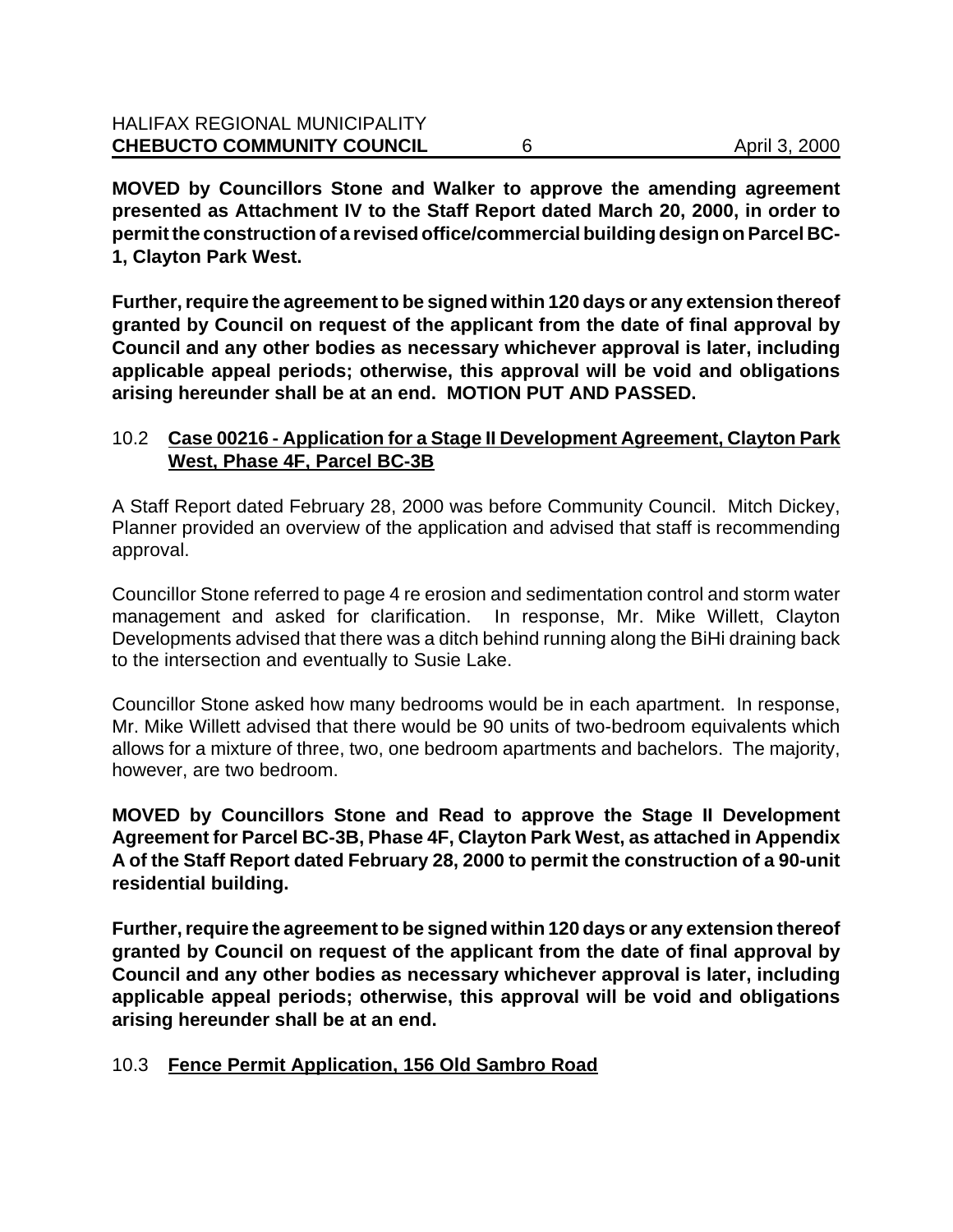| <b>HALIFAX REGIONAL MUNICIPALITY</b><br><b>CHEBUCTO COMMUNITY COUNCIL</b> | April 3, 2000 |
|---------------------------------------------------------------------------|---------------|
|                                                                           |               |

A Staff Report dated March 24, 2000 was before Community Council with regard to the above, recommending that Community Council listen to all interested parties and either approve or refuse the permit.

Mr. Gerard Donahoe, Development Services advised that the permit request was for a 10' high, 50' long fence. Section 10 of the Building By-law states that anything in excess of 6.5' requires the approval of Community Council.

Ms. Hilary Marentette, 156 Old Sambro Road provided her reasons for applying for the permit. The abutting new house is built on an 8' basement so that the deck, which runs almost the full length of the house, overlooks her property and affords no privacy at all because the deck is 6' above ground. There would be vines planted along the proposed chain link which would eventually screen her property. 10' was the minimum that would allow any privacy.

Councillor Adams asked where the fence would be built. In response, Ms. Marentette advised it would be built along the property line.

Councillor Stone asked if the fence would end at the corner of the house or extend to the retaining wall. In response, Ms. Marentette advised the abutter had a retaining wall. It would go to the end of the retaining wall at the back of her house and at the start of their deck. The retaining wall was 5' high.

Councillor Stone asked if Ms. Marentette had any opinion when the abutter built the deck. In response, Ms. Marentette advised the abutter asked permission to build the house and then asked for permission to build the deck.

The Chair called three times for speakers for or against the application.

Councillor Adams advised he visited the site. The fence was a 5' fence from the perspective of 158 Old Sambro Road. He supported the application.

**MOVED by Councillors Read and Walker to approve a permit to construct a 10' high chain link fence adjacent to the property line between 156 and 158 Old Sambro Road as outlined in the Staff Report dated March 24, 2000. MOTION PUT AND PASSED.**

- 11. **MOTIONS** None
- 12. **ADDED ITEMS**
- 12.1 **Case 00235 Stage II Development Agreement Application, Phase 4A, Glenbourne Subdivision**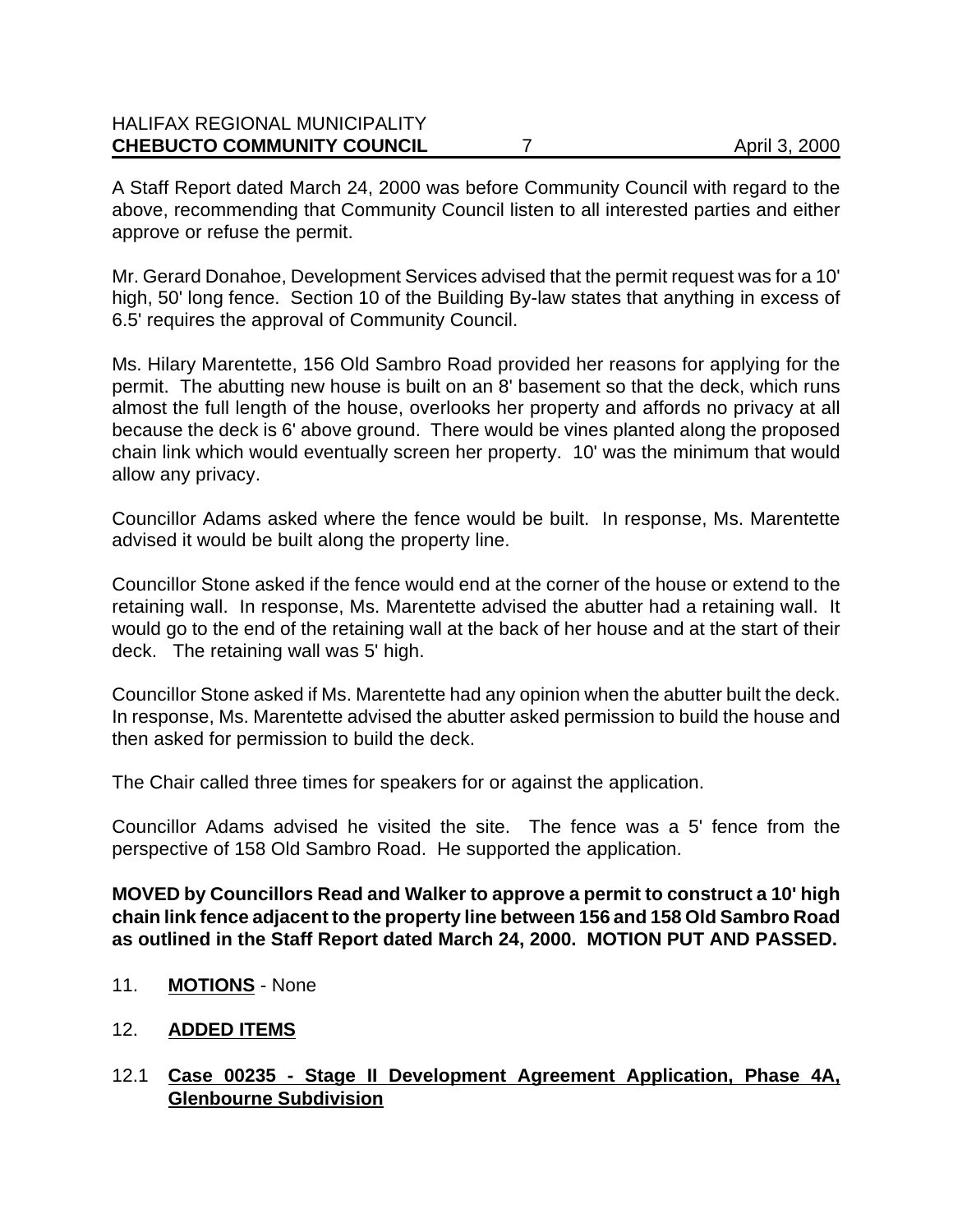| <b>HALIFAX REGIONAL MUNICIPALITY</b> |               |
|--------------------------------------|---------------|
| <b>CHEBUCTO COMMUNITY COUNCIL</b>    | April 3, 2000 |

A Staff Report dated March 20, 2000 together with a Memorandum from Paul Morgan, Planner dated April 3, 2000 regarding mail box locations was before Community Council. He provided a colour copy of an architectural rending as well.

Paul Morgan, Planner provided an overview of the Staff Report and an explanation for the proposed amendment to Clause (d) of Section 3.2. Included in his presentation was an explanation regarding the mail box issue which resulted in the proposed amendment as outlined in the Memorandum for a mail box to be located as proposed on the site plan. Annapolis suggested there might be a better location and two alternative locations were proposed as indicated on Attachment 6 to the Staff Report. Even two sites could be used to spread out traffic. The final decision would be made by the Municipality before any permits are issued with consultation with Traffic Services and Councillor Stone.

Councillor Stone stated that the locations of mailboxes on Parkland and Farnham Gate were selected because they are off HRM parks or entrances to parks and both streets are oversize streets. If they were all in one place, there could be 400 mailboxes; therefore, two locations were more desirable.

Councillor Stone expressed pleasure that utility boxes, etc. will be screened and that erosion control has been included in the agreement.

With regard to signage, Councillor Stone expressed concern that there might be a proliferation of signs at this location and asked if there was anything included for one ground sign with the names of all the commercial businesses included rather than everyone having their own separate sign. In response, Mr. Morgan said that the agreement does not specify but normally with a building of this nature there would be one.

Councillor Stone also expressed concern with having a number of mobile signs located at this location as well. In response, Mr. Morgan advised that there was no one in attendance representing Annapolis Group Inc. but he felt that the representative would be willing to have Councillor Stone's concerns introduced as an amendment. If there was a problem, then Annapolis Group would have to come back next month.

Councillor Stone said he did not object to a mobile sign being located for a grand opening or something similar but he had problems with mobile signs being there continuously and the proliferation of same.

Councillor Stone asked for information on sidewalks, trees and landscaping. In response, Mr. Morgan advised there would be a sidewalk on both sides of Parkland Drive, which have been cost shared. With regard to landscaping, the application would have to provide more detailed plans before getting an occupancy permit.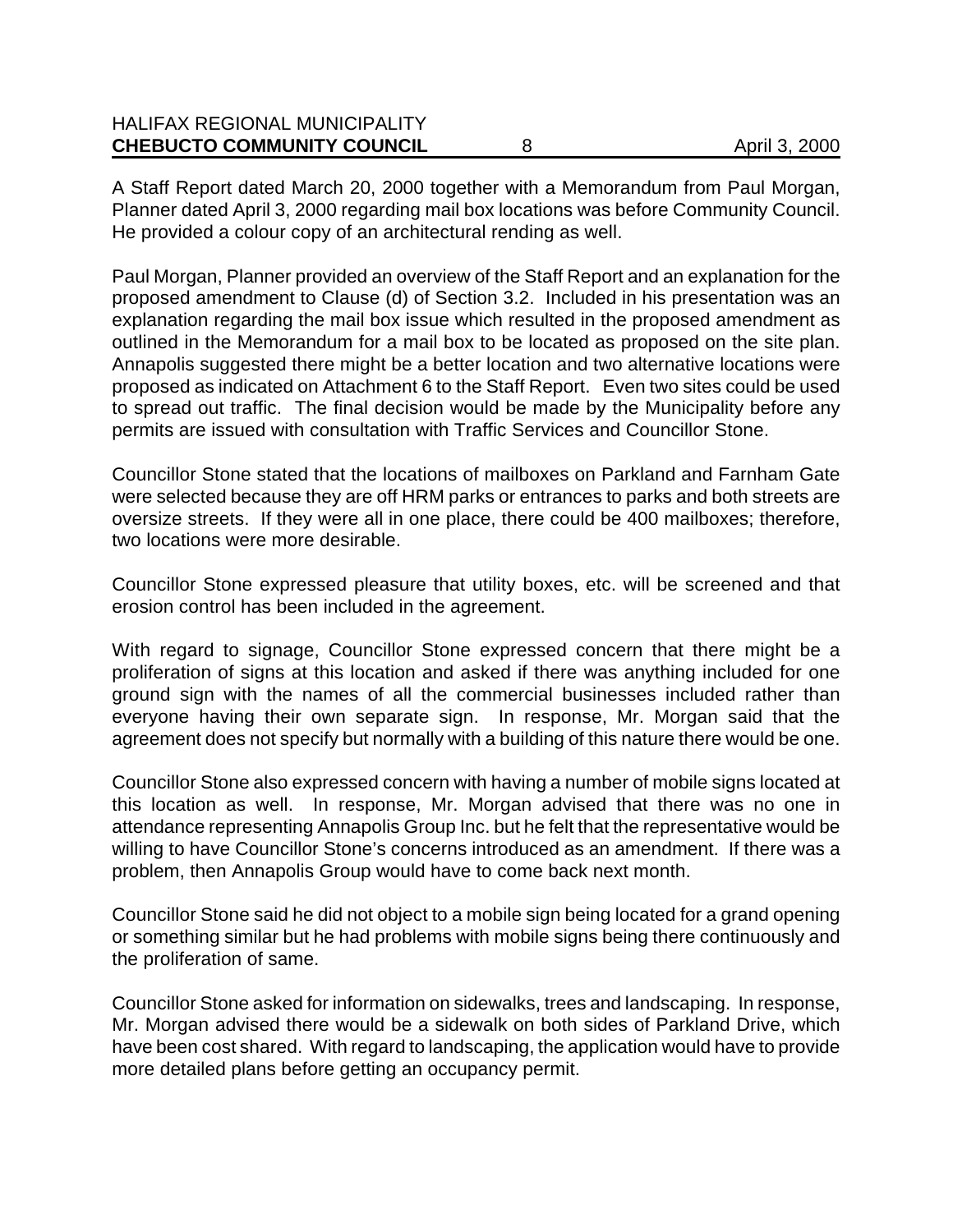| <b>CHEBUCTO COMMUNITY COUNCIL</b>    | April 3, 2000 |
|--------------------------------------|---------------|
| <b>HALIFAX REGIONAL MUNICIPALITY</b> |               |

Councillor Stone asked for clarification as to why the entrance was not in and out opposite Farnham Gate Road instead of having two entrances. In response, Mr. Morgan advised that Engineering advised this was deliberate as the Traffic Engineers did not want the entrance right at Farnham Gate Road.

**MOVED by Councillors Stone and Read that the agreement include an amendment to the agreement for only one ground sign permitted on the property and that the use of temporary mobile signs not exceed two weeks. MOTION PUT AND PASSED.**

**MOVED by Councillors Stone and Walker to approve the Stage II Development Agreement, presented as Attachment VII to the Staff Report dated March 20, 2000 along with the addition of an amendment to clause (d) of Section 3.2 with regard to mailbox locations included in the Memorandum dated April 3, 2000, to permit a commercial building on Parkland Drive in Glenbourne Subdivision.** 

**FURTHER, the agreement include an amendment to the agreement for only one ground sign permitted on the property and that the use of temporary mobile signs not exceed two weeks.**

**FURTHER, the applicant be required to sign the agreement within 120 days, or any extension thereof granted by Community Council on the request of the applicant, from the date of final approval by Chebucto Community Council and any other bodies as necessary, whichever approval is later, including applicable appeal periods; otherwise, this approval will be void and obligations arising hereunder shall be at an end. MOTION PUT AND PASSED.**

13. **NOTICES OF MOTION** - None

## 14. **PUBLIC PARTICIPATION**

Mr. Hiram Tiller, 4 Thackeray Close raised the following points:

- Referring to the office building development for Lacewood and Parkland which Community Council approved, even though it might be pedestrian friendly, it was not motorist friendly. He indicated his concerns with traffic in the area and asked when there would be traffic lights at this location. In response, Councillor Stone advised that traffic lights would be installed soon.
- **•** Referring to the shopping centre for Glenbourne, because there would be no traffic lights, he expected there would be rear enders.